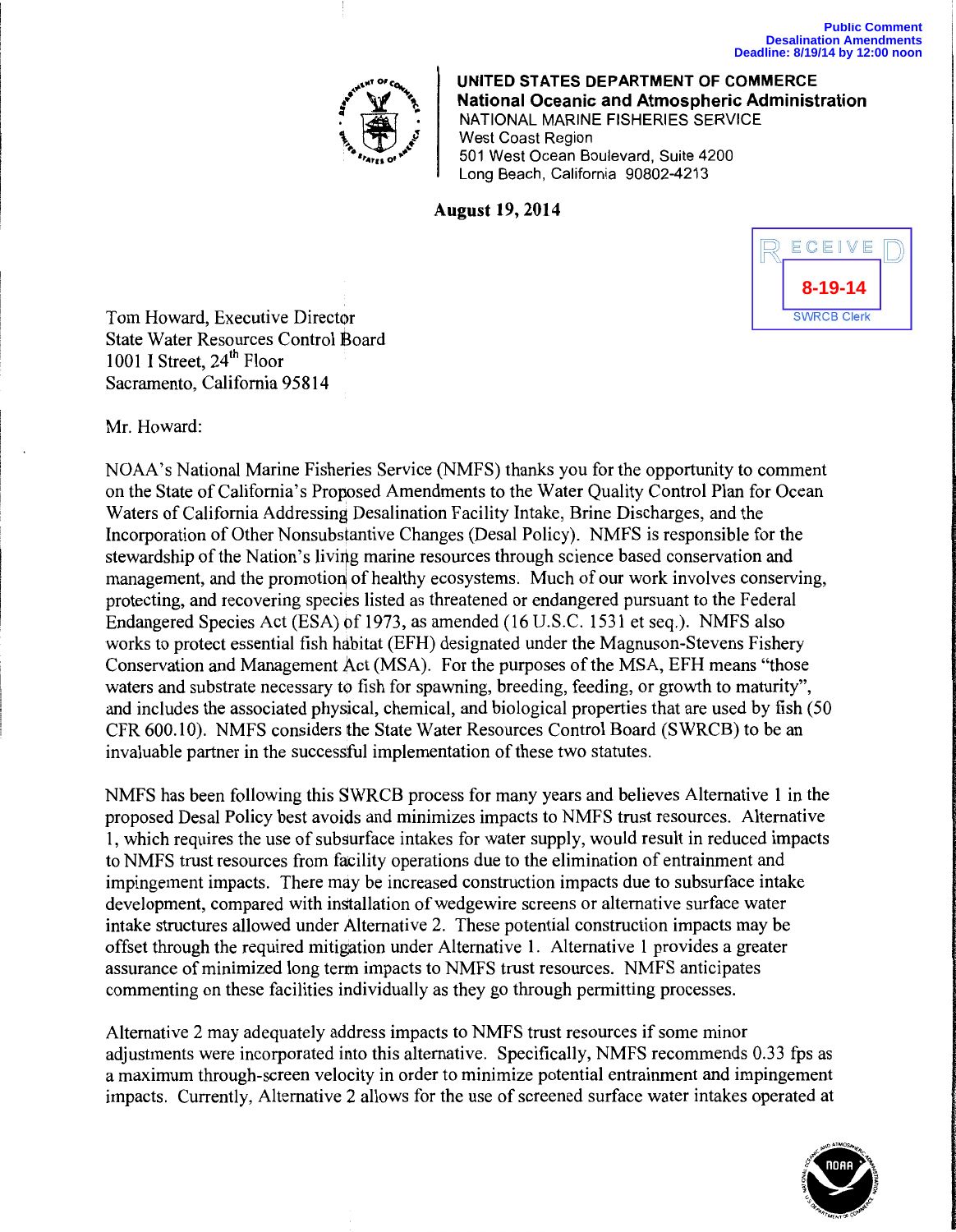intake velocities not to exceed 0.5 feet per second (fps) and with slot opening sizes between 0.5 and 1 mm. Alternative, but equally protective, intake methods may be approved following site specific evaluations. Although NMFS does not have a through-screen velocity guidance criteria for non-salmonids in marine waters, it is important to note that the approach velocity criteria (synonymous with through-screen velocity as measured perpendicular to the screen face) put forward by NMFS for lakes, reservoirs and tidal areas for fingerling sized (<60mm) salmonids is 0.33 fps. The U.S. Fish and Wildlife Service has a criteria for Delta smelt of 0.2 fps. These criteria indicate that the proposed through-screen velocity of  $0.5$  fps may not be fully protective of weaker swimming species and life stages.

NMFS reviewed the City of Santa Cruz and Soquel Creek Water District's Draft Environmental Impact Report for the Proposed Regional Seawater Desalination Project in July 2013. This project proposed using a wedgewire screen with a through-screen velocity of  $0.33$  fps which shows that more protective screening technologies are available at a commercial scale. This through-screen velocity was also low enough that turbulence in the nearshore environment where the intake was deployed eliminated the need for an air burst or other system to clean material from the surface of the screen. Therefore, NMFS recommends 0.33 fps as a maximum throughscreen velocity as part of Alternative 2 in order to minimize potential entrainment and impingement impacts.

The Desai Policy contains entrainment monitoring requirements in order to determine potential impacts from a surface water intake system and to inform the development of mitigation requirements. During review NMFS noted that the monitoring requirements under section III.L.2.d.(1).(c).iii did not include the requirement to use a 200 micron mesh or smaller net to provide a broader characterizatibn of impacted organisms as is required under section  $III.L.2.e.(1)$ .(a). NMFS requests that this 200 micron mesh net requirement be applied uniformly throughout the Desal policy where monitoring is required.

NMFS notes that the SWRCB's expert panel analyzed data and pilot projects in its March 14, 2012 Expert Review Panel on Intakes: Final Report, as referenced repeatedly in the draft Desal Policy. The data compiled in that report (See appendix 3, Table 1 for example) clearly shows that a slot opening size no greater than 0.5mm is necessary to minimize the entrainment of fish eggs and larvae of many different species including several important commercial species managed under the MSA such as northern anchovy, Dover sole, English sole, and sanddabs. Species of recreational importance that would experience a greater impact from a 1.0mm slot opening include California halibut, queenfish, California sheephead and various croakers and turbots. In addition, a slot size opening of 0.5mm would not prevent the entrainment of abalone larvae, which are typically smaller than this during their pelagic phases. However, careful siting of an intake may be able to eliminate or minimize impacts to ESA listed abalone species on an individual project.

NMFS supports the requirement under both Alternative 1 and 2 to determine mitigation requirements to offset remaining impacts by using the Area Production Foregone methodology. NMFS requests the opportunity to review and give input to these draft mitigation proposals so that we may highlight opportunities that may be of particular importance to the management of the Nation's living marine resources.

-------, I